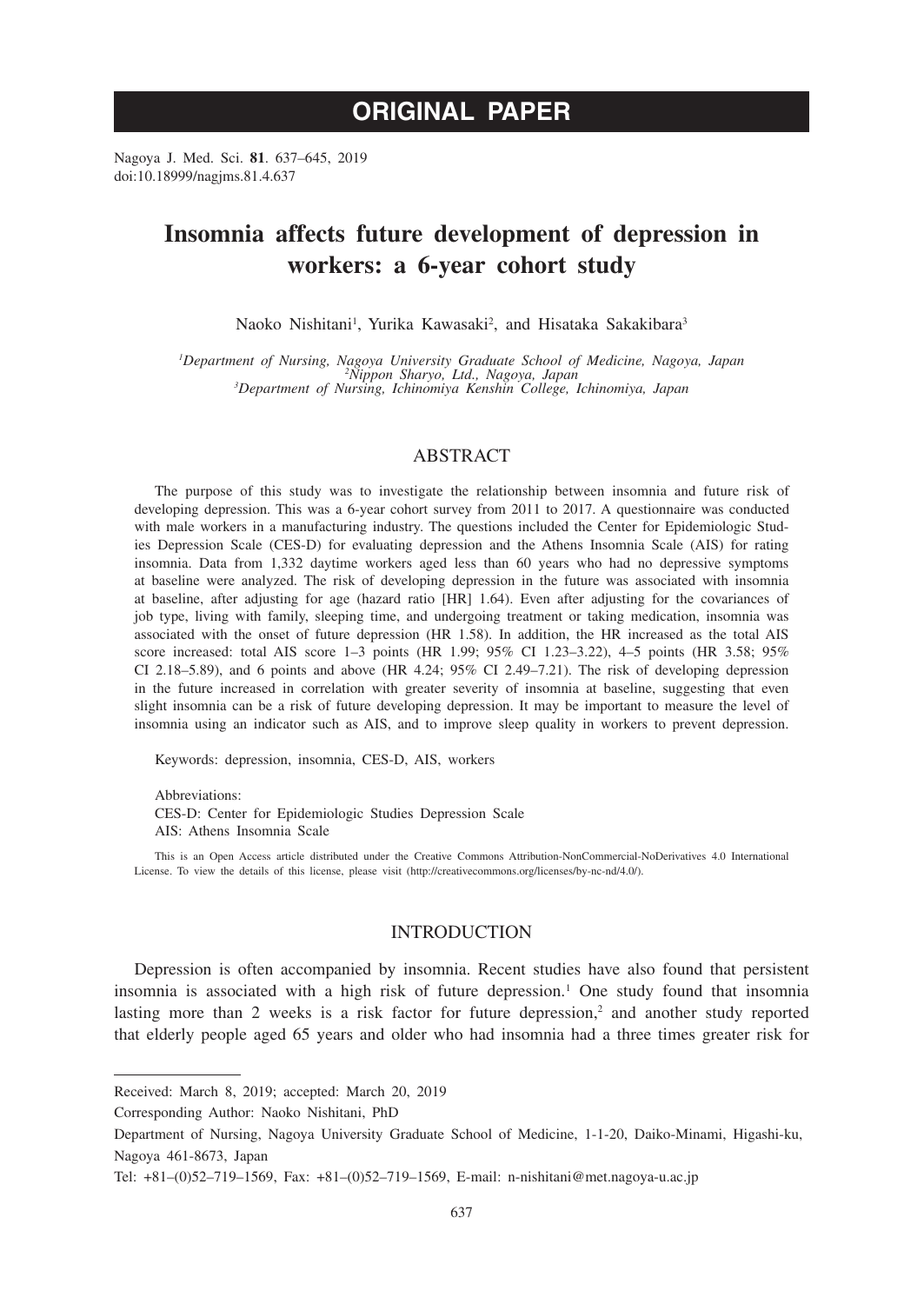developing depression after 3 years.3 A 3-year Japanese follow-up survey of community residents aged 65 years and older found that the risk of developing depression was about 1.6 times greater in those with sleep onset disturbance.<sup>4</sup> Other studies have also pointed out that insomnia is strongly linked to fatigue and depression.<sup>5-9</sup> In a previous study, we demonstrated that insomnia could be a risk factor for future depression in workers, $10$  as well as an association between job stress and insomnia.<sup>11</sup> In addition, our 3-year cohort study showed an association between a higher severity of insomnia and a higher onset of developing depression in the future.<sup>12</sup> However, there are few cohort studies of over 5 years regarding insomnia and depression in Japanese workers. In order to obtain more reliable data on workers, the authors performed a long-term study of 6 years. In this study, we conducted a 6-year cohort study to confirm the relationship between the risk of developing depression and the severity of insomnia as well as insomnia itself.

Insomnia can be both a risk for and a consequence of depression.13 Improving sleep quality might reduce the risk for future onset of depression, and could be a useful measure for the prevention of depression. Mental health is a major issue in the workplace and effective countermeasures are required. The aim of this study was to investigate the relationship between insomnia and future risk of developing depression in workers. It is important and useful to clarify the link between insomnia and the development of depression in workers, and then to consider the preventive measures in the workplace.

#### **METHODS**

#### *Subjects*

About 2,000 male workers employed at a manufacturing workplace were asked to complete a self-administered questionnaire survey at the same time as their annual health checkup between May and July. Only day workers were selected as study subjects because there were very few shift workers in this workplace. Questionnaires were distributed about 1 week before health checkups and collected with consent on the day of the checkup. This was a 6-year cohort survey conducted from 2011 to 2017. Questionnaires were distributed to 1,871 workers in 2011, 1,929 workers in 2012, 2,060 workers in 2013, 2,035 workers in 2014, 2,020 workers in 2015, 2,144 workers in 2016 and 2,067 workers in 2017. The numbers of respondents who provided consent were 1,608 in 2011 (collection rate 85.9%), 1,788 in 2012 (92.7%), 1,850 in 2013 (89.8%), 1,833 in 2014 (90.1%), 1,785 in 2015 (88.4%), 1,810 in 2016 (84.4%), and 1,819 in 2017 (88.0%). After excluding about 50 subjects with a history of, or currently being treated for, mental disorder and sleep apnea syndrome, then the study subjects were limited to day workers under 60 years old: 1,258 workers in 2011, 1,381 in 2012, 1,433 in 2013, 1,489 in 2014, 1,331 in 2015, 1,407 in 2016 and 1,408 in 2017. The Center for Epidemiologic Studies Depression Scale  $(CES-D)^{14}$ was used to measure depression. A cutoff of 16 points can generally be used when evaluating depression with the CES-D. Therefore, subjects with a CES-D score of <16 points in the first survey (baseline) in each year were selected as the cohort in this study. As a result, the subjects at baseline selected in each year were 739 in 2011, 248 in 2013, 87 in 2014, 58 in 2015, and 200 in 2016. In total 1,332 workers (mean age 38.8±14.3 years) constituted the study cohort.

This study was approved by the Ethics Committee of Nagoya University Graduate School of Medicine (No.1120-2).

#### *Basic attributes and lifestyle habits*

Workers completed a self-administered survey questionnaire that asked about age, work format (day work or shift work), living situation (living with family or alone), job type (clerical job,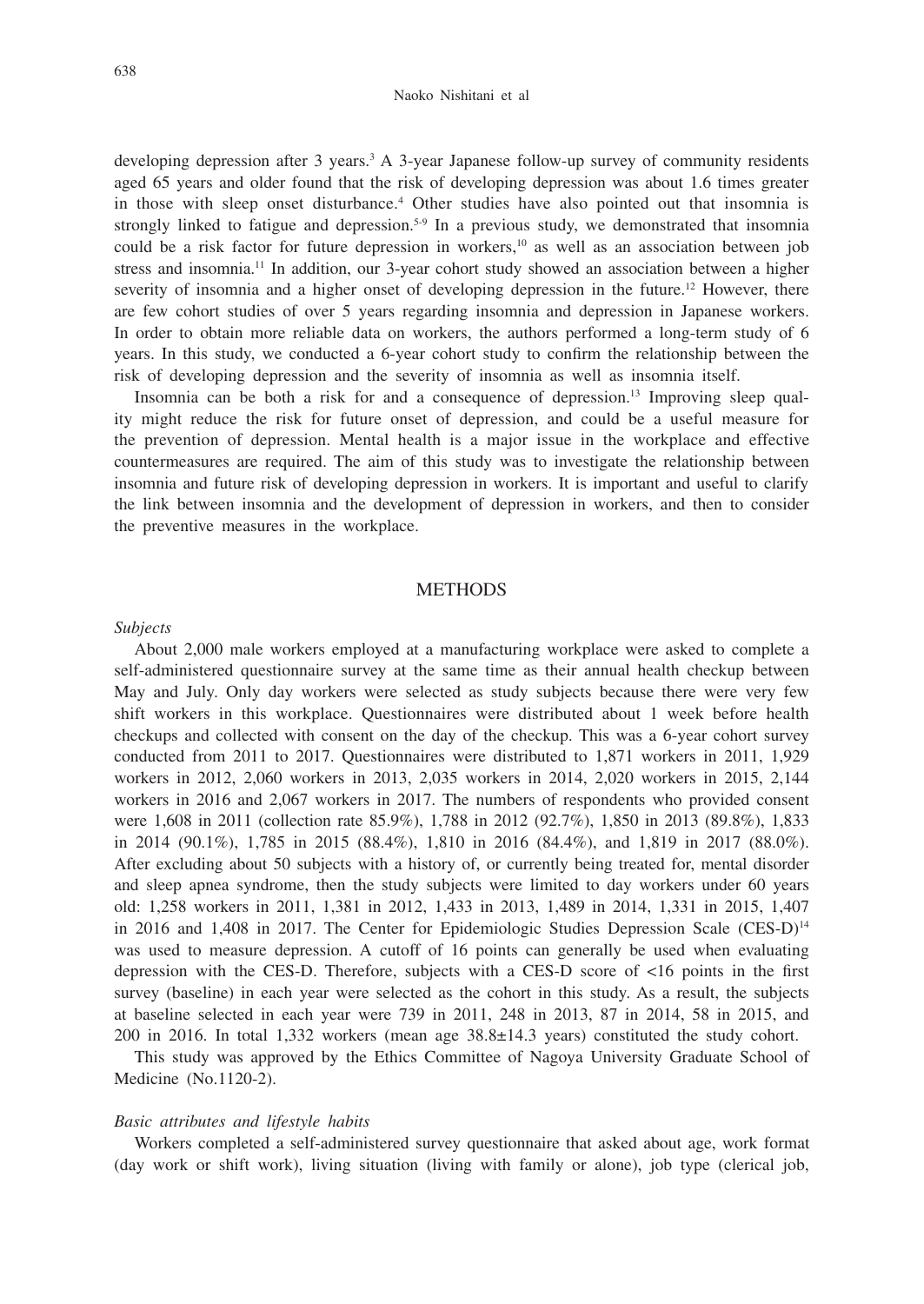#### Risk of depression due to insomnia

technical, sales, and other), overtime work (mean number of hours per week, excluding holidays), commuting time, mean sleep duration (mean number of hours on work days), and medical treatment/medication status (undergoing treatment or taking medication). In addition, the health checkup interview sheet was used to investigate lifestyle habits such as whether and how often the worker exercised (response choices of Yes or No), smoking status (response choices of Yes, Past or No) and alcohol consumption (response choices of Daily, Sometimes or No). These same questions were asked each year.

#### *CES-D*

The CES-D was developed by the United States National Institute of Mental Health as a scale for detecting depression in the general population. It is short and simple, consisting of 20 items, and has well-established reliability and validity. The Japanese version of the CES-D has high equivalence with the original, and its reliability and validity have also been confirmed.<sup>14</sup> Each question asks about the frequency of a symptom in the week before taking the test, and is rated on a 4-point scale of 0, 1, 2 or 3. The total score from all 20 questions is calculated, with higher scores considered to indicate greater severity of depression. The highest possible score is 60, the lowest is 0, and 16 is considered the cutoff point of depression: people with a total CES-D score of 16 points or more can be suspected of having depression. In this survey, workers with a total CES-D score of 16 points or more were defined as having depression and those with less than 16 points were defined as not having depression.

#### *Sleep quality*

Sleep quality was investigated using the Athens Insomnia Scale  $(AB)$ ,<sup>15,16</sup> a world-wide evaluation method of insomnia, which was proposed by the World Health Organization. The Japanese version of the AIS has been validated and has a Cronbach alpha of 0.78 to 0.88.<sup>17</sup> It has been used by some Japanese researchers to study the circumstances of insomnia.<sup>18-20</sup> Eight sleep factors are investigated in the AIS: time needed to fall asleep after going to bed (sleep induction), awakenings during sleep (nocturnal awakening), waking up earlier than desired and subsequently remaining awake (early morning awakening), sufficiency of total sleep duration (total sleep duration), satisfaction with overall sleep quality regardless of length of sleep (sleep quality), mood during the day, daily activities and daytime sleepiness. Each response is selected from a four-point scale of 0 (no problem), 1 (minor problem), 2 (considerable problem) and 3 (severe problem such as sleepless all night). Insomnia is evaluated from the total score of the eight AIS questions with a total of less than 4 points defined as no problem, 4–5 points warrants consultation with a doctor if possible (insomnia possible) and 6 or more points warrants consultation with a doctor (insomnia suspected). According to total AIS scores of the present subjects, the severity of insomnia was divided into four categories of 0 points, 1–3 points, 4–5 points, and 6 points or more for the analysis.

#### *Analytical method*

Subjects without depression (CES-D score less than 16) at baseline were included in the analysis and those with depression (CES-D score of 16 or more) were excluded. Subjects with CES-D scores of 16 or more in the subsequent annual surveys were defined as having developed depression. Using the 1,332 subjects without depression (CES-D score less than 16), age-adjusted Cox regression analysis was applied to factors including basic attributes, lifestyle habits and insomnia status at baseline, and subsequent risk of developing depression. The analysis found that items with p < 0.05 were living situation, sleep duration, medical treatment/medication status, and AIS items. The item of job type showed borderline significance  $(p=0.077)$  with depression,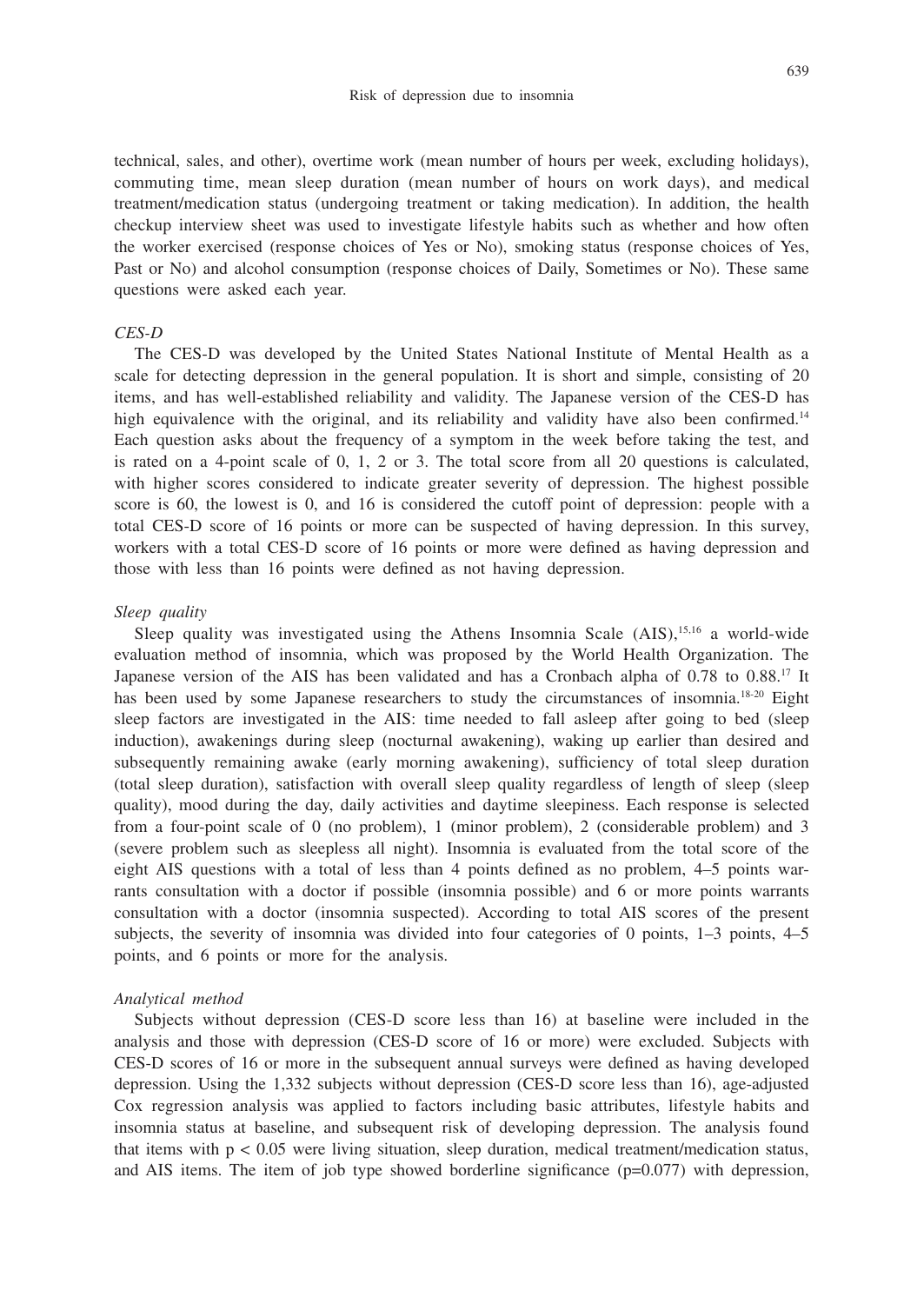indicating that it could be a factor affecting mental health. Hence, job type was also added as a covariate in this study. The risk of developing depression based on insomnia severity (AIS score classification) was then investigated by Cox regression analysis after adjusting for age together with job type, living situation, sleep duration, and medical treatment/medication status. SPSS 25.0J was used for the analysis.

# **RESULTS**

## *Basic attributes and lifestyle habits*

Analysis of the 1,332 subjects without depression at baseline revealed that the mean age  $\pm$ standard deviation was  $38.8 \pm 14.3$  years, about  $28\%$  were smokers, and about  $25\%$  drank alcohol every day. About 18% of the subjects were undergoing medical treatment or taking medication for some kind of illness. About 74% of the subjects answered that they worked overtime, and the mean duration of overtime per week was 7 hours. Mean sleep duration was about 6 hours. The mean AIS score was  $2.7 \pm 2.1$  and the mean CES-D score was  $9.1 \pm 3.9$  (Table 1).

**Table 1** Basic attributes and lifestyle habits of 1,332 subjects without depression at baseline

| Attribute                                                                             | Value           |
|---------------------------------------------------------------------------------------|-----------------|
| Age, $years1$                                                                         | $38.8 \pm 14.3$ |
| Lives with $family2$                                                                  | 829 (62.4)      |
| One-way commute time, minutes $1$                                                     | $35.8 \pm 56.4$ |
| Smokes $(Yes)^2$                                                                      | 375 (28.2)      |
| Exercises ( $\geq$ 30 minutes, $\geq$ 2 times/week for more than 1 year) <sup>2</sup> | 343 (25.8)      |
| Daily alcohol consumption <sup>2</sup>                                                | 336 (25.2)      |
| Works overtime <sup>2</sup>                                                           | 986 (74.0)      |
| Overtime work hours $(h/week)^1$                                                      | $6.9 \pm 8.9$   |
| Average sleeping time <sup>1</sup>                                                    | $6.4 \pm 0.9$   |
| Undergoing treatment or taking medication <sup>2</sup>                                | 244 (18.3)      |
| Mean $AIS3$ score <sup>1</sup>                                                        | $2.7 \pm 2.1$   |
| Mean $CES-D4 score1$                                                                  | $9.1 \pm 3.9$   |

1: Mean (standard deviations).

2: Number of subjects (percentage).

3: AIS: Athens Insomnia Scale.

4: CES-D: Center for Epidemiologic Studies Depression Scale.

# *Lifestyle habits associated with future depression*

The 1,332 subjects with CES-D scores below 16 at baseline were followed up from 2011 to 2017 in this cohort study. The mean observation period was 2.9 years and 352 subjects (incidence rate 26.4%) developed depression (CES-D score 16 or more) during the 6-year follow-up period.

Age-adjusted Cox regression analysis was applied to the lifestyle habits shown in Table 1 to identify which habits were risk factors for future depression. The age-adjusted analysis (Table 2) identified a risk associated with AIS insomnia scale scores (score 0 (reference), hazard ratio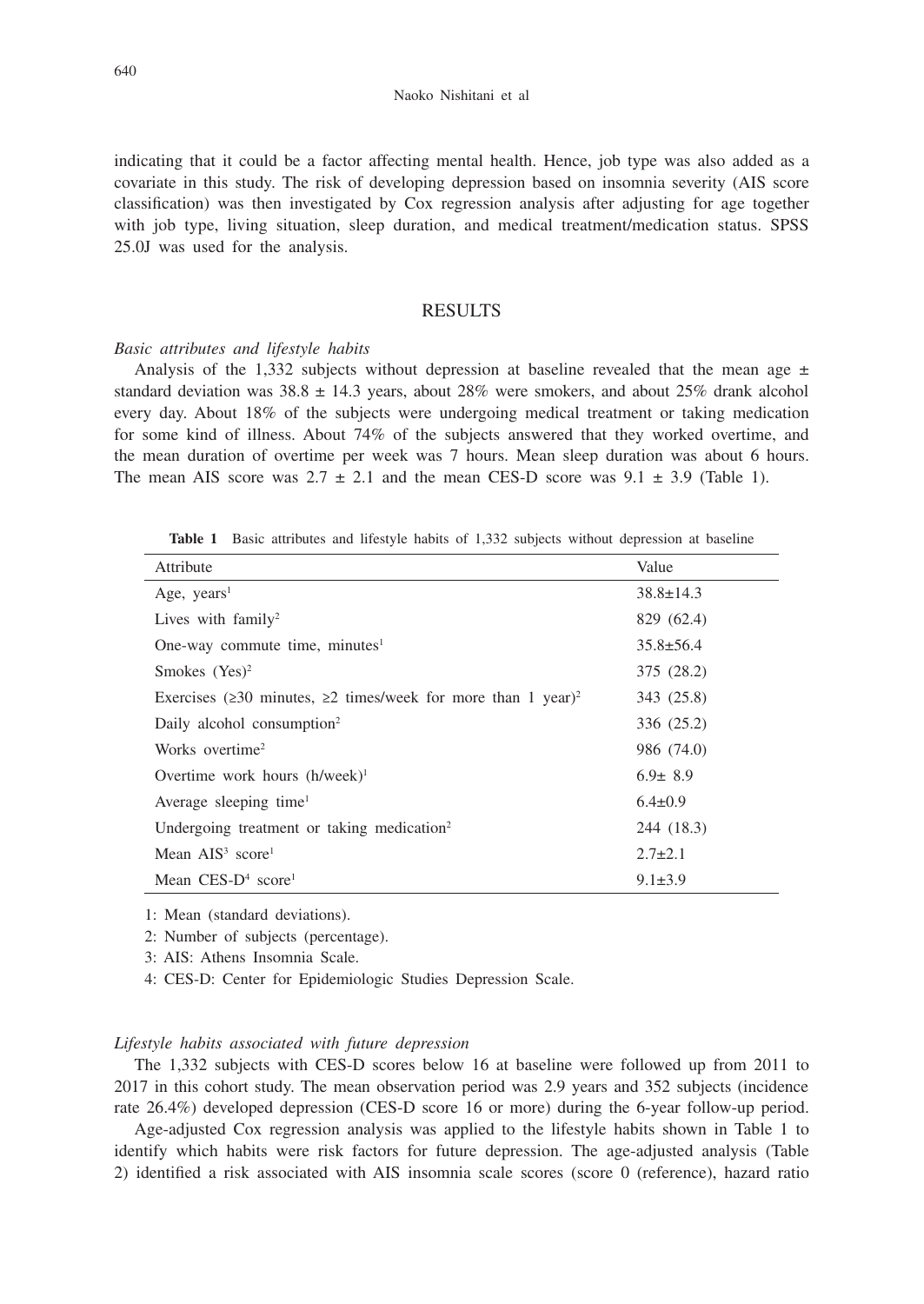[HR] 1.64; 95% confidence interval [CI] 1.45–1.86, p<0.001), as well as a risk associated with undergoing medical treatment or taking medication (HR 2.22;  $95\%$  CI 1.63–3.03, p<0.001) and a risk related to living alone without family (HR 1.13; 95% CI 1.04–1.23, p < 0.05). In addition, the risk was associated with a shorter sleeping duration (HR 0.88; 95% CI 0.77–1.00,  $p < 0.05$ ), and job type (HR 1.06; 95% CI 0.99–1.13,  $p < 0.1$ ). No significant differences were found in other lifestyle habits such as smoking, drinking and exercise.

After adjusting all covariates in Table 2 (living situation, sleep duration, medical treatment/ medication status and job type) and age, the risk of insomnia for future depression was 1.58 times greater than the risk of no insomnia (score 0 (reference), HR 1.58; 95% CI 1.39–1.79, p < 0.001) (Table 3). When examined in detail, the HR increased as the AIS total score increased: the risk was 1.99 times greater at 1–3 points (HR 1.99; 95% CI 1.23–3.22,  $p = 0.005$ ), 3.58 times greater at  $4-5$  points (HR 3.58; 95% CI 2.18–5.89,  $p < 0.001$ ), and 4.24 times greater at 6 points and above (HR 4.24; 95% CI 2.49–7.21, p < 0.001).

**Table 2** Risk of developing depression associated with each baseline attribute and lifestyle habits, based on age-adjusted Cox regression analysis

| Attribute (baseline)                                                     | Adjusted<br>for age<br>HR <sup>1</sup> | 95\% $CI3$    | $p$ value |
|--------------------------------------------------------------------------|----------------------------------------|---------------|-----------|
| Job type (clerical job, technical, sales, the others)                    | 1.06                                   | $0.99 - 1.13$ | 0.077     |
| Living with family                                                       | 1.13                                   | $1.04 - 1.23$ | 0.005     |
| One-way commute time                                                     | 1.00                                   | $0.99 - 1.00$ | 0.997     |
| Smokes (No, Past, Yes)                                                   | 0.98                                   | $0.87 - 1.12$ | 0.781     |
| Exercises ( $\geq$ 30 minutes, $\geq$ 2 times/week for more than 1 year) |                                        |               |           |
| (No, Yes)                                                                | 1.03                                   | $0.80 - 1.33$ | 0.827     |
| Alcohol consumption (No, Sometime, Daily)                                | 0.93                                   | $0.80 - 1.08$ | 0.327     |
| Overtime work (h/week)                                                   | 0.99                                   | $0.97 - 1.00$ | 0.144     |
| Sleeping time (h)                                                        | 0.88                                   | $0.77 - 1.00$ | 0.048     |
| Undergoing treatment or taking medication                                | 2.22                                   | $1.63 - 3.03$ | < 0.001   |
| Total AIS <sup>2</sup> score (0, 1–3, 4–5, $\geq 6$ )                    | 1.64 <sup>4</sup>                      | $1.45 - 1.86$ | < 0.001   |

1: HR: hazard ratios.

2: AIS: Athens Insomnia Scale.

3: 95% CI: 95% confidence intervals.

4: Score 0 (reference).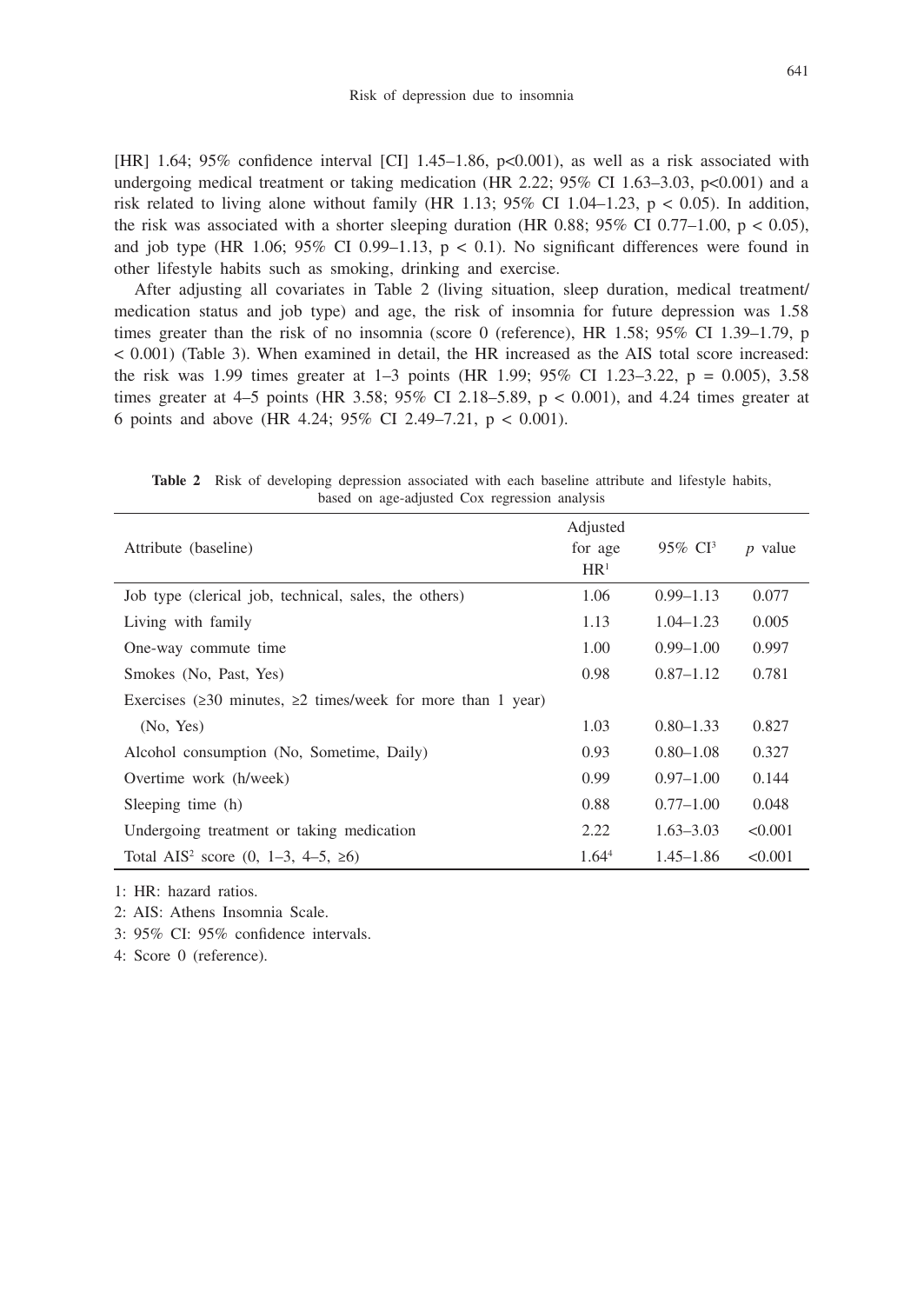|                                                  |               |                             | Table 3 Risk of developing depression by severity of insomnia, based on Cox regression analysis in 2011-2017 |                 |                     |                |                 |                                               |                |
|--------------------------------------------------|---------------|-----------------------------|--------------------------------------------------------------------------------------------------------------|-----------------|---------------------|----------------|-----------------|-----------------------------------------------|----------------|
| Attribute (baseline)                             | $n(\%)$       | $(CES-D+216)$<br>Depression | $(CES-D4 < 16)$<br>No depression                                                                             |                 | Adjusted for age    |                |                 | Adjusted for factors in footnote <sup>1</sup> |                |
|                                                  |               | $n(\%)$                     | n $(\%)$                                                                                                     | HR <sup>2</sup> | 95% CI <sup>5</sup> | <i>p</i> value | HR <sup>2</sup> | 95% CI <sup>5</sup>                           | <i>p</i> value |
| Total AIS <sup>3</sup> score $(0, 1-3, 4-5, 26)$ | 1332<br>(100) | (24.0)<br>320               | (76.0)<br>1012                                                                                               | $1.64^6$        | 1.45-1.86           | 0.001          | 1.586           | $1.39 - 1.79$                                 | < 0.001        |
| Total AIS <sup>3</sup> score (0)                 | (14.9)<br>199 | (9.5)<br>$\overline{19}$    | (90.5)<br>180                                                                                                |                 |                     |                |                 |                                               |                |
| Total $AIS3$ score $(1-3)$                       | (53.4)<br>710 | (20.3)<br>144               | 566<br>(79.7)                                                                                                | 2.14            | $1.32 - 3.45$       | 0.002          | 1.99            | $1.23 - 3.22$                                 | 0.005          |
| Total $AIS3$ score $(4-5)$                       | (21.2)<br>283 | (34.3)<br>97                | (65.7)<br>186                                                                                                | 3.93            | $2.40 - 6.42$       | 0.001          | 3.58            | $2.18 - 5.89$                                 | 0.001          |
| Total AIS <sup>3</sup> score (26)                | (10.5)<br>140 | (42.9)<br>$\degree$         | (57.1)<br>80                                                                                                 | 4.97            | $2.97 - 8.33$       | 0.001          | 4.24            | 2.49-7.21                                     | &0.001         |
|                                                  |               |                             |                                                                                                              |                 |                     |                |                 |                                               |                |

1: Adjusted for factors in footnote (age, job type, living with family, sleeping time, and undergoing treatment or taking medication).<br>2: HR: hazard ratios.<br>3: AIS: Athens Insomnia Scale.<br>4: CES-D: Center for Epidemiologic 1: Adjusted for factors in footnote (age, job type, living with family, sleeping time, and undergoing treatment or taking medication). 2: HR: hazard ratios.

3: AIS: Athens Insomnia Scale.

4: CES-D: Center for Epidemiologic Studies Depression Scale.

5: 95% CI: 95% confidence intervals, 6: Score 0 (reference).

# Naoko Nishitani et al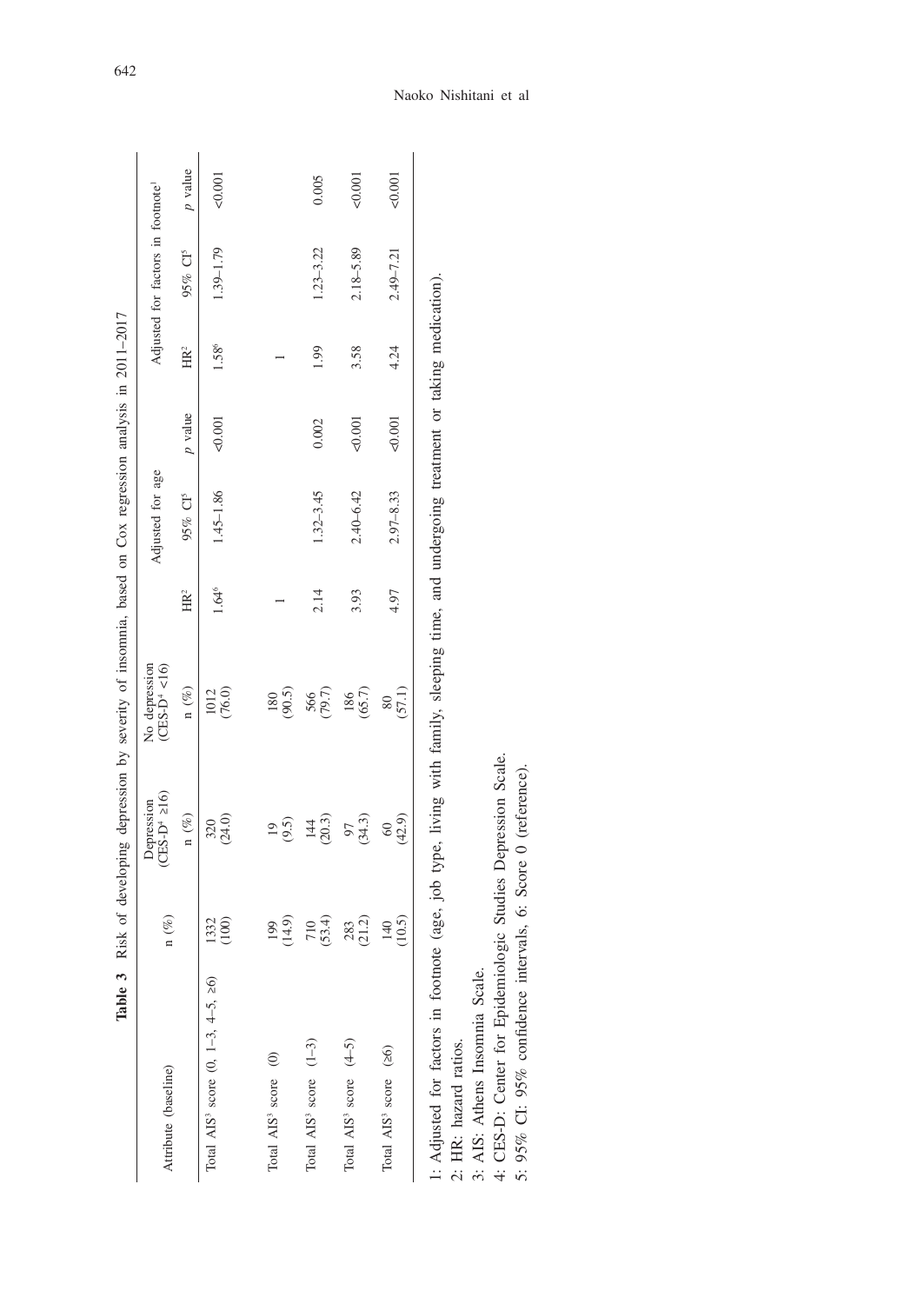## DISCUSSION

In this 6-year cohort study, we investigated the association between insomnia and future risk for developing depressive symptoms in male workers without depression. Insomnia was found to be a high-risk factor for future depression, as shown in Tables 2 and 3. Furthermore, the risk of developing depression increased with severity of insomnia. The risk for depression was about 3.6 times greater in workers with AIS scores of 4–5, and 4.2 times greater in those with AIS scores of 6 and above, even after adjusting for other relevant factors. In general, AIS scores of 4–5 are suggestive of insomnia and scores of 6 and above are strongly suggestive of insomnia. Our study showed that subjects with these AIS scores also had a considerably increased risk of future depression. These results suggest that the risk for future depression can be predicted by measuring the severity of insomnia, and that improving insomnia may contribute to the prevention of depression in the workplace.

Previous studies have similarly found a strong link between insomnia and depression, $5-7$  and have shown that people with persistent insomnia are likely to go on to develop depression.<sup>4,21,22</sup> For example, a 3-year follow-up study of subjects aged 21–30 years found that the risk of developing depression was four times higher in subjects with insomnia than those without insomnia.<sup>21</sup> A 1-year longitudinal study in subjects aged 50 years and older had similar results, although in this case the correlation was found only in female and elderly subjects.<sup>22</sup> In Japan, a 3-year follow-up study of community residents aged 65 years and older had reported that those with insomnia had a 1.6 times greater risk of developing depression.<sup>4</sup> However, there are few studies on the relationship between insomnia and future depression in workers. We previously conducted a 2-year survey<sup>10</sup> and a 3-year survey<sup>11</sup> on workers, and these studies also indicated that insomnia can be a risk of developing depression in the workplace. After extending the survey period to 6 years, the results of this cohort study confirmed the association between insomnia and future depression onset, and also a positive correlation between severity of insomnia and future depression development. This survey also showed that even workers with mild insomnia (AIS score 1–3) are at risk for depression. Even workers with mild insomnia may require some degree of healthcare to prevent depression.

This study showed that insomnia was strongly related to future depression in workers. This indicates the importance of focusing on sleep as a key aspect for promoting mental health activities in the workplace. In this survey, we measured the state of insomnia using the AIS. The use of AIS may be a useful tool to examine the sleeping state. The severity of insomnia rated by the AIS scores was associated with the risk for future depression. It is hence considered that the objective assessment of insomnia is important to assess the risk for depression. Moreover, it is suggested that based on the assessment of insomnia, support measures to improve insomnia among workers may be effective in preventing depression in the workplace. Health activities such as health education and counseling for sleep might contribute to preventing depression. Further intervention studies will be needed on this matter.

This study had the following limitations. Firstly, the results were based entirely on surveys using self-administered questionnaires. Depression and insomnia were not diagnosed clinically. Secondly, this survey did not include a detailed investigation of job stress, although in previously published research we demonstrated a link between insomnia and job stress.<sup>11</sup> It is generally considered that job stress has a considerable effect on insomnia in workers, and other research has demonstrated a link between workload and insomnia,<sup>23</sup> an association between low control and increased sleep disturbance,<sup>23,24</sup> and greater interpersonal conflict and less social support among people with insomnia.<sup>5,25-27</sup> Further studies may be required to examine associations among insomnia, depression, and job stress. The third limitation was that this study only analyzed male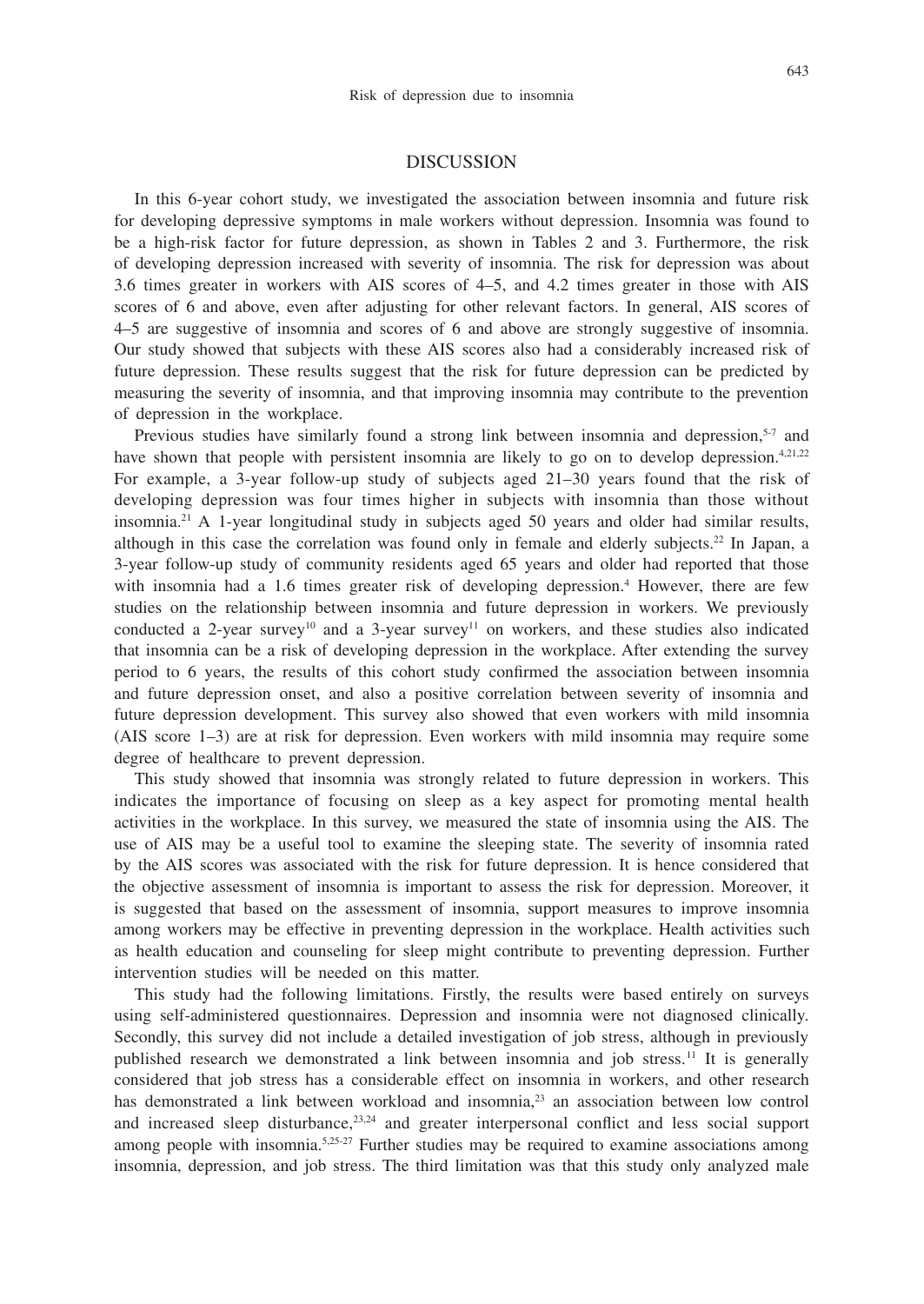day workers in a manufacturing industry. Further investigation will be required with broader surveys encompassing other industries, shift workers, and female workers. Despite these limitations, this study showed that insomnia was a risk of developing future depression, and the risk increased with severity of insomnia. These findings will be helpful for promoting mental health activities in the workplace.

# ACKNOWLEDGEMENTS

This study was supported by Grants-in-Aid for Scientific Research (KAKENHI Grant Number 15K08771) from Japan Society for The Promotion of Science (JSPS).

# CONFLICT OF INTEREST

All the authors declare that they have no conflict of interest.

# **REFERENCES**

- 1) Li L, Wu C, Gan Y, Qu X, Lu Z. Insomnia and the risk of depression: a meta-analysis of prospective cohort studies. *BMC Psychiatry*. 2016;16(1):375–390.
- 2) Buysse DJ, Angst J, Gamma A, Ajdacic V, Eich D, Rössler W. Prevalence, course, and comorbidity of insomnia and depression in young adults. *Sleep*. 2008;31(4):473–480.
- 3) Riemann D, Voderholzer U. Primary insomnia: a risk factor to develop depression? *J Affect Disord*. 2003;76(1–3):255–259.
- 4) Yokoyama E, Kaneita Y, Saito Y, et al. Association between depression and insomnia subtypes: a longitudinal study on the elderly in Japan. *Sleep*. 2010;33(12):1693–1702.
- 5) Nakata A, Haratani T, Takahashi M, et al. Job stress, social support, and prevalence of insomnia in a population of Japanese daytime workers. *Soc Sci Med*. 2004;59(8):1719–1730.
- 6) Fukunishi I, Kawamura N, Ishikawa T, et al. Sleep characteristics of Japanese working men who score alexithymic on the Toronto Alexithymia Scale. *Percept Mot Skills*. 1997;84(3, Pt 1):859–865.
- 7) Motohashi Y, Takano T. Sleep habits and psychosomatic health complaints of bank workers in a megacity in Japan. *J Biosoc Sci*. 1995;27(4):467–472.
- 8) Akerstedt T, Knutsson A, Westerholm P, Theorell T, Alfredsson L, Kecklund G. Mental fatigue, work and sleep. *J Psychosom Res*. 2004;57(5):427–433.
- 9) Akerstedt T, Fredlund P, Gillberg M, Jansson B. Work load and work hours in relation to disturbed sleep and fatigue in a large representative sample. *J Psychosom Res*. 2002;53(1):585–588.
- 10) Nishitani N, Sakakibara H. Relationship between poor sleep and future development of depressive symptoms in a 2-year cohort study of male Japanese workers. *The Open Sleep J*. 2012;5:19–24.
- 11) Nishitani N, Sakakibara H. Job stress factors, stress response, and social support in association with insomnia of Japanese male workers. *Ind Health*. 2010;48(2):178–184.
- 12) Nishitani N, Kawasaki Y, Sakakibara H. Insomnia and depression: risk factors for development of depression in male Japanese workers during 2011–2013. *Int J Public Health*. 2018;63(1):49–55.
- 13) Lustberg L, Reynolds CF. Depression and insomnia: questions of cause and effect. *Sleep Med Rev*. 2000;4(3):253–262.
- 14) Shima S, Shikano T, Kitamura T, et al. New self-rating scales for depression [in Japanese]. *Clin Psychiatry*. 1985;27(6):717–723.
- 15) Soldatos CR, Dikeos DG, Paparrigopoulos TJ. Athens Insomnia Scale: validation of an instrument based on ICD-10 criteria. *J Psychosom Res*. 2000;48(6):555–560.
- 16) Soldatos CR, Dikeos DG, Paparrigopoulos TJ. The diagnostic validity of the Athens Insomnia Scale. *J Psychosom Res*. 2003;55(3):263–267.
- 17) Okajima I, Nakajima S, Kobayashi M, Inoue Y. Development and validation of the Japanese version of the Athens Insomnia Scale. *Psychiatry Clin Neurosci*. 2013;67(6):420–425.